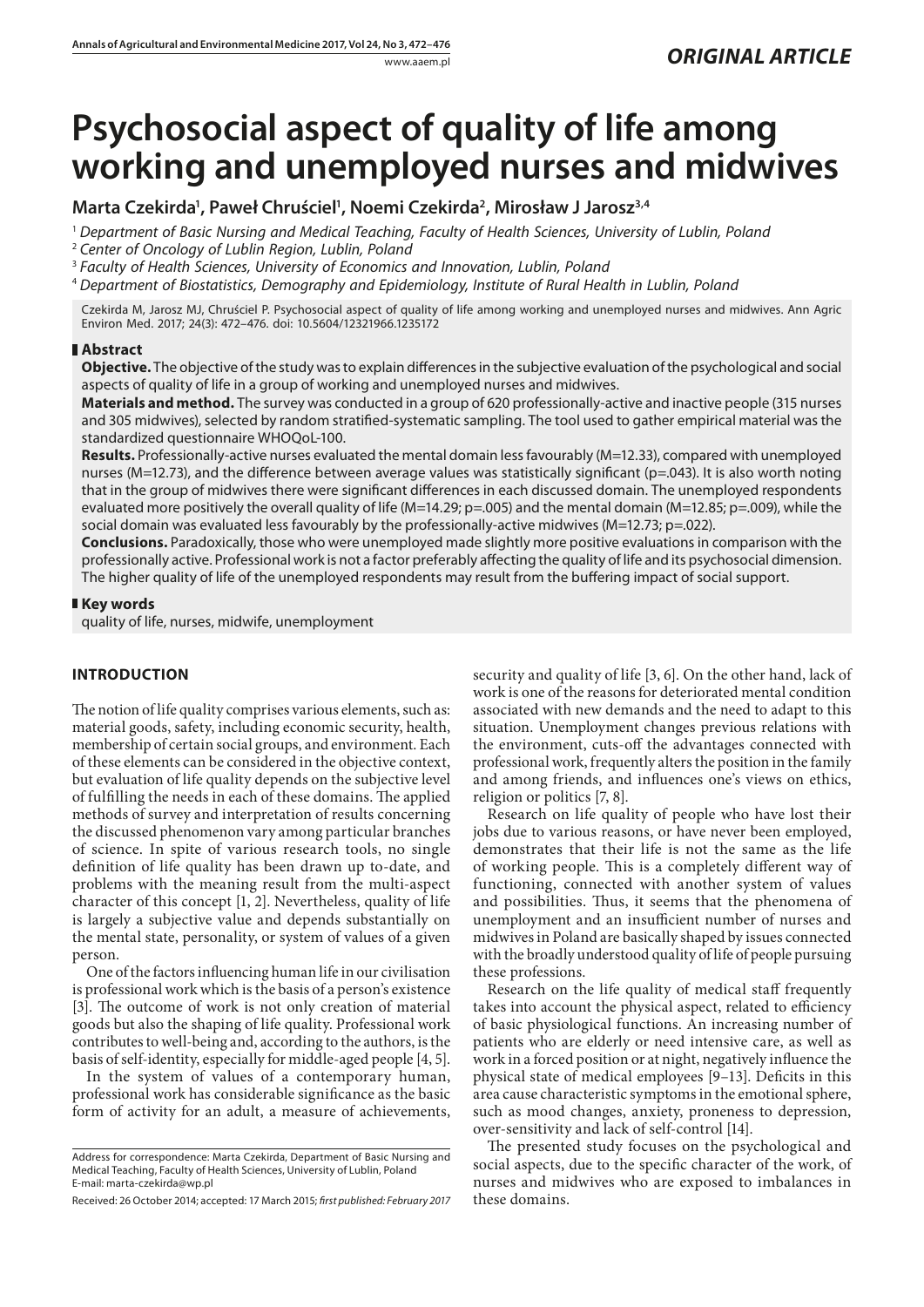Apart from the detrimental physical factors, nurses and midwives are susceptible to tiredness, sleep disturbances and stress [15]. Constant availability, bearing responsibility for the health and life of patients, as well as stress connected with witnessing death and suffering, enhance negative feelings. Consequently, physical workload is accompanied by mental strain exerting a direct influence on the psychosocial domain of life quality.

## **OBJECTIVE**

This study attempts to explain differences in the subjective evaluation of the psychological and social aspects of quality of life in the group of nurses and midwives.

#### **MATERIALS AND METHOD**

**Examined group and selection.** The general examined population comprised nurses and midwives from the Lublin province in eastern Poland. The sampling frame was based on reports of the Main Chamber of Nurses and Midwives and on registers of the Regional Labour Office in Lublin. In order to select the examined group and to enhance its representative character, random stratified-systematic sampling was applied. Stratified sampling was used to select health care centres and Labour Offices, whereas systematic sampling was applied to determine the number of respondents in particular institutions.

The selection encompassed a total of 1,200 nurses, who were professionally-active or unemployed nurses and midwives from the city of Lublin, and the following towns in Lublin Province: Puławy, Świdnik, Hrubieszów, Lubartów, Zamość, Kraśnik, Parczew, Włodawa, Radzyń Podlaski, Janów Lubelski, Chełm, Łuków, Międzyrzec Podlaski and Łęczna.

The research had the character of diagnostic survey. The respondents received anonymous questionnaires and were asked to fill them in and send them to a given address. On the basis of the returned questionnaires, 620 respondents (315 nurses and 305 midwives) were qualified for the study; the remaining questionnaires were not sent back or had significant gaps. Among the 315 nurses, 144 were professionally-active, while among the 305 midwives – 157 were professionally-active.

In the group of nurses there were only 6 men (1.9%) and in the group of midwives – just 2 men (0.7%). Due to such a small share of males, no statistical analysis in relation to gender was carried out.

The study was approved by the Bioethical Commission at the Medical University of Lublin (Permit No. KE024/71/2016).

**Measurement tool.** The applied research tool was generic questionnaire WHOQOL-100 [16], supplemented with a set of demographic questions. In the introduction to the questionnaire, the respondents were familiarised with the purpose of the study and asked to complete the questionnaire thoroughly, and were guaranteed anonymity.

The first part of the questionnaire contained questions for creating a profile of the overall quality of life, general health and 6 domains of life quality:

• physical (pain, discomfort, sleep, rest, energy, tiredness);

- psychological/mental (appearance, self-confidence, positive and negative feelings, perception of one's own body, self-esteem);
- social (social support, personal relationships, sexual activity);
- environment (security, material resources, access to health care, access to information, spare time);
- independence (dependence on medication, work/learning ability, mobility);
- • spiritual (importance of faith and religion in life, significance of faith in dealing with problems).

The independent variable was a respondent's declaration as a working or an unemployed person. Dependent variables which could modify the relation: quality of life – occupational status were: age, marital status, place of residence and education. Overall quality of life was also evaluated.

Raw scores of the examined individuals were presented on a scale of 4–20 (irrespective of overall quality of life measured on a scale of 1–5).

**Statistical analysis.** The results of the research were statistically analysed with SPSS software. The choice of the statistical methods used in the study was conditioned by the kind of data contained in the questionnaire. Descriptive statistics were calculated for quantitative variables, while parametric Student's t-test for independent variables was used to test the significance of differences between average values, with checking of equality of variances by Levene's test. For analysis of dependences of qualitative features, multifield Tables and non-parametric Chi-square test were used (if necessary – calculated with Yates' correction), as well as Fisher's exact test. The outcomes of tests p<.05 were regarded as statistically significant. Furthermore, at interpretation of extended frequency Tables the Parteo principle was taken into account, also known as the 20:80 rule, according to which 20% of the respondents represented 80% of the examined phenomenon.

# **RESULTS**

The average age in the examined group of nurses was 42.6 (for the unemployed nurses – 33.8), whereas in the group of midwives it was 41.2 (for the unemployed midwives – 30.4). There was a noticeable majority of younger people in the group of unemployed nurses (age 26–35) and midwives (age  $18 - 30$ ).

Both in the group of nurses and midwives, most people were in a relationship, lived in towns and had secondary education (Tab. 1).

The analysis demonstrates that overall quality of life was evaluated as satisfactory by the respondents both in the group of nurses and midwives. It is worth noting that unemployed midwives rated this variable higher (M=14.29) than working midwives (M=13.55). In the case of working nurses, the situation was the opposite (Tabs. 2, 4).

Furthermore, the mental and social domains were evaluated more favourably by unemployed midwives (M=12.85; M=13.17) than by nurses from the same group (M=12.73; M=12.74).

The evaluations assigned by the respondents to particular domains of life quality were similar. However, those who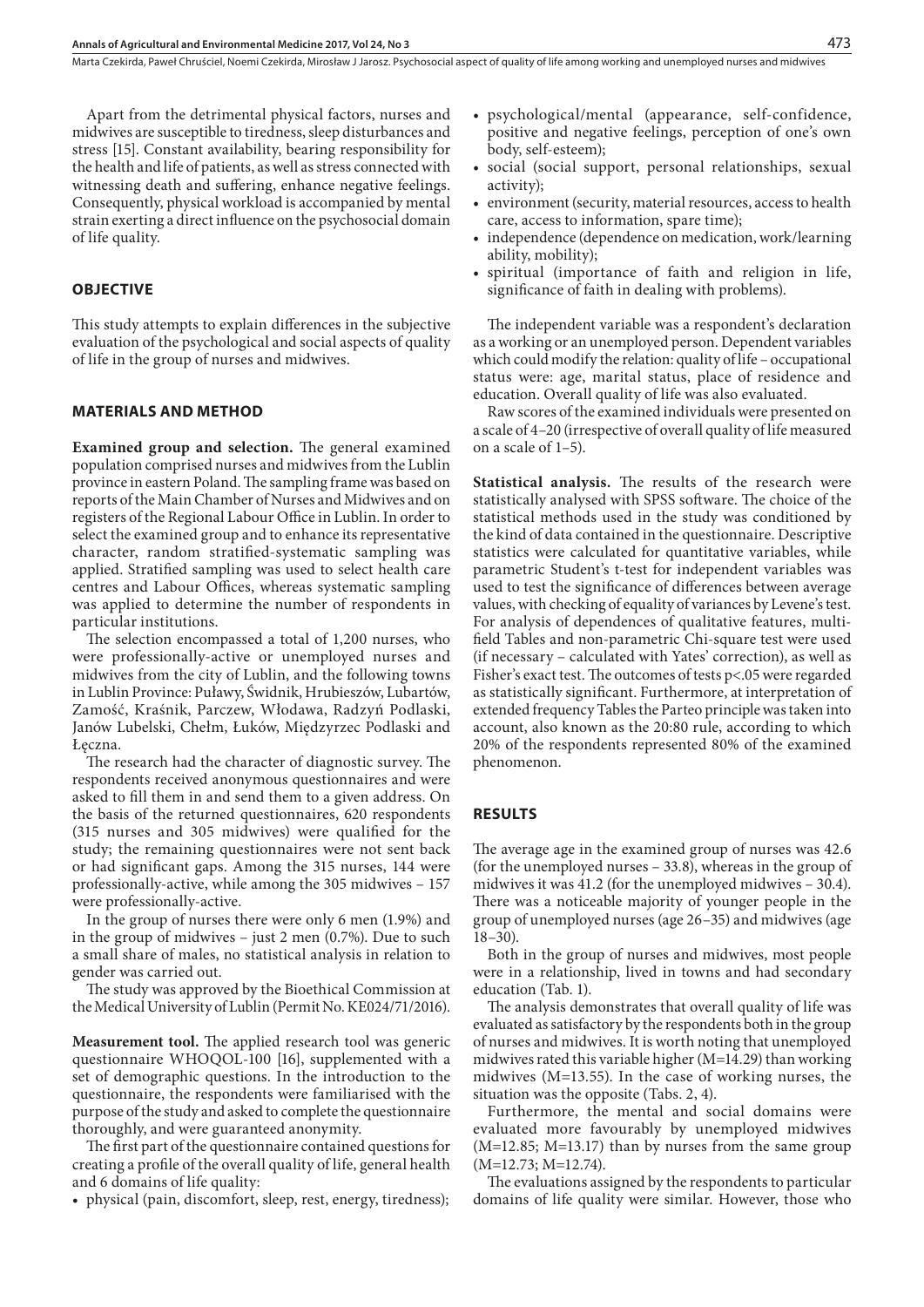|                    |                |         | <b>Nurses</b> |            |                |         | Midwives |            |  |  |
|--------------------|----------------|---------|---------------|------------|----------------|---------|----------|------------|--|--|
| Variable           |                | Working |               | Unemployed |                | Working |          | Unemployed |  |  |
|                    | N              | %       | N             | %          | N              | %       | N        | %          |  |  |
| $18 - 25$<br>years | 6              | 4.2     | 24            | 14         | 16             | 10.2    | 44       | 29.7       |  |  |
| $26 - 30$<br>years | 17             | 11.8    | 45            | 26,3       | 24             | 15.3    | 42       | 28.4       |  |  |
| $31 - 35$<br>years | 25             | 17.4    | 44            | 25.7       | 21             | 13.4    | 26       | 17.6       |  |  |
| $36 - 40$<br>years | 31             | 21.5    | 30            | 17.5       | 53             | 33.8    | 15       | 10.1       |  |  |
| $41 - 45$<br>years | 30             | 20.8    | 17            | 9.9        | 37             | 23.6    | 3        | 2.0        |  |  |
| $46 - 50$<br>years | 25             | 17.4    | 7             | 4.2        | $\overline{2}$ | 1.3     | 16       | 10.8       |  |  |
| $51 - 55$<br>years | 3              | 2.1     | 4             | 2.4        | 4              | 2.4     | 2        | 1.4        |  |  |
| $56 - 60$<br>years | 7              | 4.8     | 0             | 0          | 0              | 0       | 0        | 0          |  |  |
| Σ                  | 144            | 100     | 171           | 100        | 157            | 100     | 148      | 100        |  |  |
| Single             | 15             | 10.4    | 31            | 18.1       | 30             | 19.1    | 52       | 35.1       |  |  |
| Married            | 115            | 79.9    | 121           | 70.8       | 119            | 75.8    | 82       | 55.4       |  |  |
| Widow              | 12             | 8.3     | 15            | 8.8        | 5              | 3.2     | 13       | 8.8        |  |  |
| Divorcee           | $\overline{2}$ | 1.4     | 4             | 2.3        | 3              | 1.9     | 1        | 0.7        |  |  |
| Σ                  | 144            | 100     | 171           | 100        | 157            | 100     | 148      | 100        |  |  |
| City/Town          | 108            | 75.0    | 106           | 62.0       | 119            | 75.8    | 106      | 71.6       |  |  |
| Rural areas        | 36             | 25.0    | 65            | 38.0       | 38             | 24.2    | 42       | 28.4       |  |  |
| Σ                  | 144            | 100     | 171           | 100        | 157            | 100     | 148      | 100        |  |  |
| Secondary          | 126            | 87.5    | 131           | 76.6       | 129            | 82.2    | 91       | 61.5       |  |  |
| Higher             | 18             | 12.5    | 40            | 23.4       | 28             | 17.8    | 57       | 38.5       |  |  |
| Σ                  | 144            | 100     | 171           | 100        | 157            | 100     | 148      | 100        |  |  |
|                    |                |         |               |            |                |         |          |            |  |  |

**Table 1.** Demographic characteristics of the study group

were professionally-inactive made slightly better evaluations in comparison with those who were working.

Professionally-active nurses evaluated the mental domain less favourably (M=12.33) in comparison with unemployed nurses (M=12.73), and the difference in average values was statistically significant (p=.043) (Tabs. 2, 3).

In the group of midwives there were considerable differences in each discussed domain. Unemployed respondents evaluated overall quality of life (M=14.29; p=.005) and mental domain (M=12.85; p=.009) more favourably. The social domain was evaluated lower by professionally-active midwives (M=12.73; p=.022) (Tabs. 4, 5).

| Domain                  | Occupational status | Ν   | M     | SD   | SE  |
|-------------------------|---------------------|-----|-------|------|-----|
|                         | Working             | 144 | 14.06 | 2.22 | .18 |
| Overall quality of life | Unemployed          | 168 | 13.90 | 2.41 | .19 |
|                         | Working             | 103 | 12.33 | 1.59 | .16 |
| Mental domain           | Unemployed          | 136 | 12.73 | 1.46 | .12 |
|                         | Working             | 138 | 12.66 | 1.87 | .16 |
| Social domain           | Unemployed          | 162 | 12.74 | 1.74 | .14 |

N – number; M – average; SD – standard deviation; SE – statistical error

**Table 3.** Difference in the quality of life of nurses according to their occupational status

| Domain                  | Levene's test |      | Student's t-test equality of means |        |      |                   |           |
|-------------------------|---------------|------|------------------------------------|--------|------|-------------------|-----------|
|                         | F             | p    | t                                  | df     | p    | <b>Difference</b> | <b>SE</b> |
| Overall quality of life |               | .397 | .598                               | 310    | .550 | .16               | .26       |
|                         | .720          |      | .602                               | 308.41 | .548 |                   | .26       |
| Mental domain           |               | .194 | $-2.033$                           | 237    | .043 | $-.40$            | .20       |
|                         | 1.699         |      | $-2.009$                           | 209.32 | .046 |                   | .20       |
| Social domain           | 1.073         | .301 | $-347$                             | 298    | .729 | $-7.24$           | .21       |
|                         |               |      | $-345$                             | 283.27 | .730 |                   | .21       |

marked correlations are significant at p≤.05.

F – Levene's test; p – level of significance; t – Student's t-test; df – degrees of freedom; SE – statistical terror

| <b>Table 4.</b> Quality of life of midwives, depending on occupational status |  |  |  |
|-------------------------------------------------------------------------------|--|--|--|
|-------------------------------------------------------------------------------|--|--|--|

| Domain                  | Occupational status | N   | M     | SD   | SE  |
|-------------------------|---------------------|-----|-------|------|-----|
|                         | Working             | 152 | 13.55 | 2.44 | .20 |
| Overall quality of life | Unemployed          | 147 | 14.29 | 2.04 | .17 |
|                         | Working             | 126 | 12.33 | 1.65 | .15 |
| Mental domain           | Unemployed          | 85  | 12.85 | 1.2: | .13 |
| Social domain           | Working             | 153 | 12.73 | 1.54 | .12 |
|                         | Unemployed          | 137 | 13.17 | 1.68 | .14 |

N – number, M – average, SD – standard deviation, SE – statistical error

**Table 5.** Difference in the quality of life of midwives according to their occupational status

| Domain          |                | Levene's test |          | Student's t-test equality of means |      |                           |           |  |  |
|-----------------|----------------|---------------|----------|------------------------------------|------|---------------------------|-----------|--|--|
|                 | F              | p             | t        | Df                                 | p    | <b>Difference</b>         | <b>SE</b> |  |  |
| Overall quality |                |               | $-2.811$ | 297                                | .005 |                           | .26       |  |  |
| of life         | 13.208<br>.000 | $-2.819$      | 290.87   | .005                               |      | .26                       |           |  |  |
|                 | 10.778         |               | $-2.478$ | 209                                | .014 | $-73$<br>$-.52$<br>$-.43$ | .21       |  |  |
| Mental domain   |                | .001          | $-2.626$ | 207.38                             | .009 |                           | .20       |  |  |
| Social domain   |                | .298          | $-2.295$ | 288                                | .022 |                           | .19       |  |  |
|                 | 1.085          |               | $-2.284$ | 276.98                             | .023 |                           | .19       |  |  |

marked correlations are significant at p≤.05.

F – Levene's test; p – level of significance; t – Student's t-test; df – degrees of freedom; SE – statistical terror

Moreover, the analysis of other domains, not included in this study, showed statistically significant differences in the physical domain (p=.01) and the independence level (p=.005) in relation to the group of unemployed nurses – higher evaluations. In the case of unemployed midwives, there were statistically significant correlations in higher evaluation of environment (p=.000) and independence (p=.001) domains.

## **DISCUSSION**

It is generally believed that unemployment has an adverse effect on the quality of life and health, and is a factor undermining self-esteem and self-confidence [17–19]. Nevertheless, the presented study demonstrates that evaluation of overall quality of life and its particular domains varied considerably in the groups of nurses and midwives, depending on their occupational status.

It is also worth noting the paradoxically higher quality of life in the mental and social domains among unemployed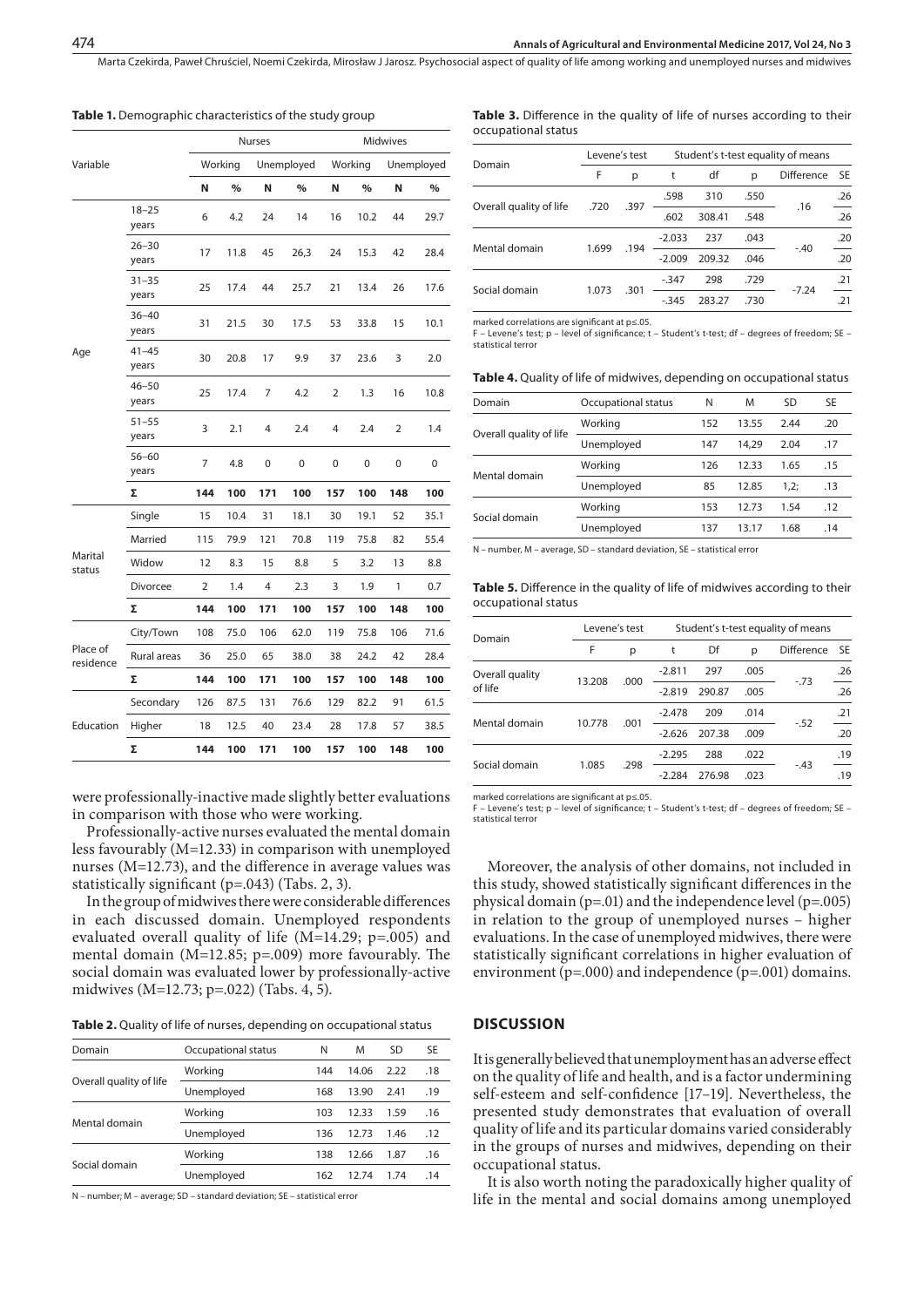nurses and midwives. In this case, the hypothesis about work as a beneficial factor is not confirmed. As shown by the descriptive analysis, the majority of the unemployed people (70.8% of nurses and 55.4% of midwives) were in a relationship; therefore, the high evaluation of life quality may result from greater support received by the unemployed from family and friends and, as a consequence, certain types of protective behaviour. However, research by Gholami does not confirm this assumption [20]. Furthermore, positive evaluation of life quality by the unemployed may result from their satisfaction with having spare time and considerable freedom, or high self-esteem [18]. This was not confirmed by the study, revealing worse overall quality of life and the mental domain in working nurses, due to depression and other health concerns [15, 20, 21].

Quality of life significantly correlates with the subjective condition of physical and mental health. Positive evaluation of the latter domain facilitates coping with stress at work, protects from emotional exhaustion and contributes to a positive attitude. On the other hand, negative feelings in the physical domain undermine mental health [22].

A person's quality of life is always a subjective feature, largely dependent on the person's mental state, personality traits, preferences and system of values. The mental domain exerts enormous influence on an individual's functioning within society. It seems that employment should improve evaluation of life quality in this domain and unemployment should have the opposite effect. However, according to the current study, evaluation of life quality in the mental domain was lower in the group of working nurses and midwives than among those who were unemployed. The above-mentioned outcomes are not reflected in the results of research indicating worse mental health in unemployed people [18, 23]. The character of work in health care is associated with high exposure to occupational stress [24, 25]. Emotional demands are especially significant, such as the need to cope with negative feelings resulting from everyday contact with illnesses, difficult situations of life, and sometimes with death of patients. These factors can significantly decrease evaluation of life quality in the mental domain. Nevertheless, literature on the subject offers a psychological profile of an unemployed person: of low self-esteem, dissatisfied with his or her situation, but with a positive goal of finding a job. [4, 20, 21]. Therefore, it can be supposed that since the majority of unemployed respondents are young people, below the age of 35 (52% of nurses and 58.1% of midwives), they evaluate quality of life in the mental domain less favourably [21, 27]. However, the situation is exactly the opposite, which may result from higher adaptation abilities of young people and their conviction that current unemployment status has only a temporary character.

On the basis of the results of research in occupational psychology, it can be claimed that the broadly understood quality of interpersonal relations at work is an important factor in satisfaction with work and good mental and physical condition of an employee. Certainly, the strength of this correlation depends on the type of work. The specific features of the professions of a nurse and a midwife include the relations with colleagues, doctors and superiors. The positive influence of colleagues and superiors is especially important for mental and physical well-being.

The situation of unemployment alters the sphere of social contacts [1, 4]. An unemployed person no longer feels wanted and his or her social role changes. The situation of unemployment typically brings stress, insecurity, aggression, depression or apathy, which largely influences social relations [28]. However, the outcomes of research in the group of nurses reveal that those who were working evaluated life quality in the social domain lower than those who were unemployed. Similarly, in the group of midwives, life quality in the social domain was rated lower by employed midwives and higher by the unemployed. The research conducted by Ergun also demonstrates that this domain is rated significantly lower by professionally-active nurses [26, 29].

The above-mentioned differences may result from overlapping of the mental and social domains which transfers psychical tiredness onto social relations and, consequently, risk of alienation [29], especially among single people [30]. Therefore, social support seems to be crucial, especially at work. This includes: feedback, advice and instructions improving effects of work, and praise. According to Ratajczak, such social support from superiors and colleagues is a factor highly conducive to a sense of satisfaction with work and life [31]. The authors' research seems to show that in the Polish realities, social support at work in the group of nurses and midwives is insufficient. On the other hand, the outcomes of the NEXT programme research indicate that in the professional environment of nurses in Poland the condition of interpersonal relations and social support can be regarded as satisfactory, in comparison with other examined countries [32].

Juxtaposition of the authors' results with outcomes achieved by other researchers was not easy due to few studies comparing the two groups – of professionally-active and inactive people.

This study attempted to discover the motives for the paradoxically higher evaluation of life quality in a group of unemployed people. Nevertheless, in order to determine the real reasons, it is necessary to continue the research, taking into account methods of qualitative evaluation.

#### **CONCLUSIONS**

- 1. Paradoxically, unemployed respondents made typically more positive evaluations of the examined phenomenon.
- 2. Employment is not a factor positively influencing quality of life and its psychosocial dimension.
- 3. Higher evaluation of life quality among unemployed respondents may result from the buffering impact of social support.

#### **REFERENCES**

- 1. Brzeziński J. Metodologiczny i etyczny kontekst badań nad jakością życia. In: Bańka A (ed.). Psychologiczne i pedagogiczne wymiary jakości życia. Częstochowa 1994. p.11–18.
- 2. Chańska W. Nieszczęsny dar życia: filozofia i etyka jakości życia w medycynie współczesnej. Wrocław 2009.
- 3. Chirkowska-Smolak T, Chudzicka A. Człowiek w społecznej przestrzeni bezrobocia. Poznań 2004.
- 4. Bańka A, Derbis R. Pomiar i poczucie jakości życia u aktywnych zawodowo oraz bezrobotnych. Poznań 1995.
- 5. Donovan A, Oddy M. Psychological aspects of unemployment. Jurnal Adolesc. 1982, 5: 15–30.
- 6. Wachowiak A. Praca zawodowa kobiet zamężnych a jakość ich życia w Polsce. In: Zagórski Z (ed.). Socjologiczne portrety grup społecznych: tom studiów i szkiców (II). Wrocław 2002. p.267–282.